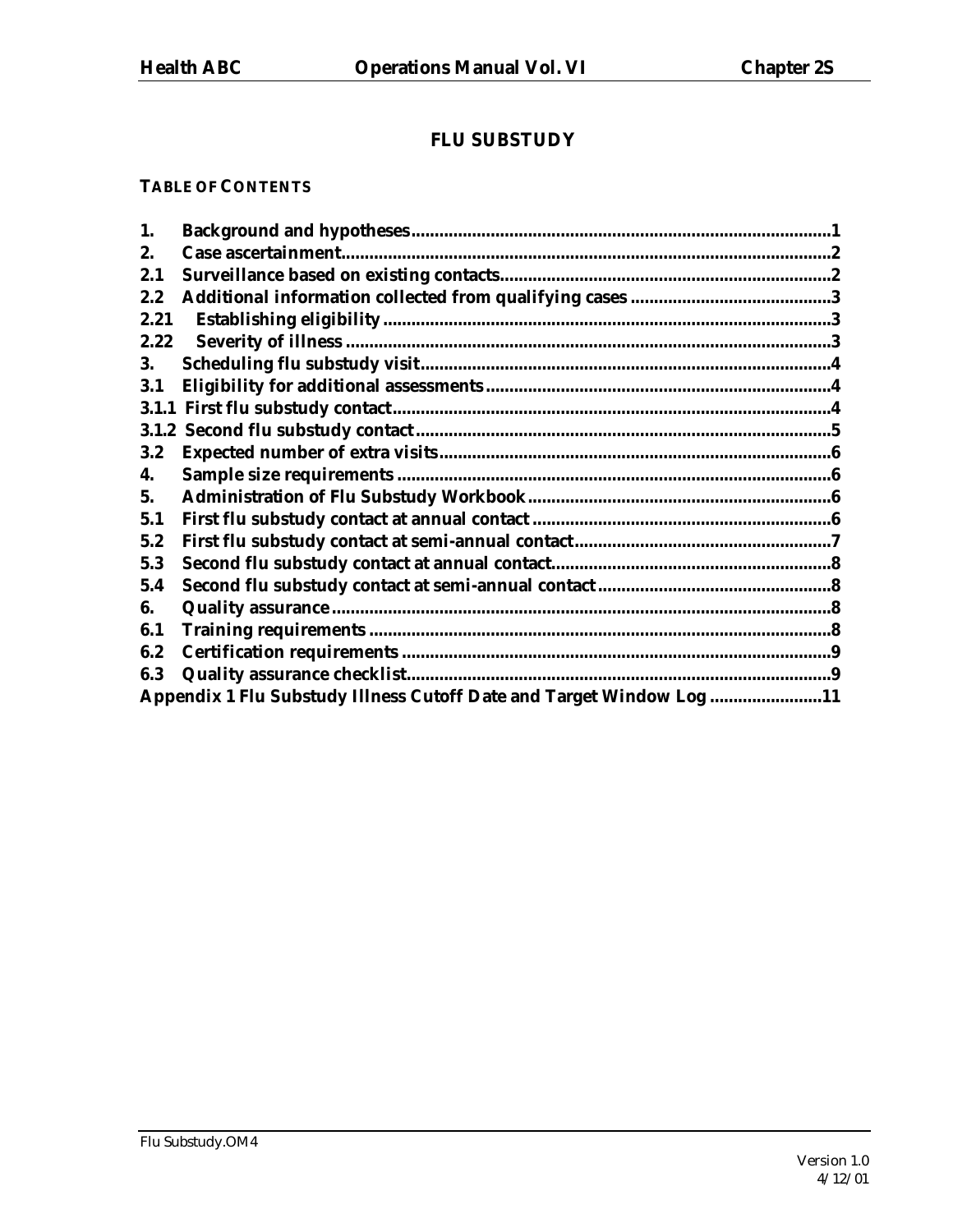# **FLU SUBSTUDY**

## **1. Background and hypotheses**

The long-term impact of respiratory illness accompanied by fever on the physical functioning of the elderly is unknown. Simple inactivity associated with the recuperative process leads to substantial lean body mass (LBM) losses (Buchner & Wagner, 1992; LeBlanc et al, 1992). More importantly, the body's response to the physiologic stress of infectious disease involves accelerated catabolism of skeletal muscle (Wilmore, 1991). In healthy young volunteers infected with pyrogenic pathogens, average weights declined from 3 to 6 pounds depending on the infection, and the weight loss persisted at least 2 weeks following the development of symptoms (Beisel, 1967). The study ended before it could be determined whether or when lost weight was recovered. Average nitrogen losses from the catabolism of skeletal muscle ranged from 20 to 50 grams. Nitrogen loss correlated with the duration and severity of fever and differed from pair-fed controls. Not only did the pair-fed controls lose less nitrogen; they also regained it quite readily (unlike infected volunteers) upon the return to normal feeding patterns.

The loss of skeletal muscle resulting from infection may have direct functional effects and also confer increased risk for future ailments. Direct effects of catabolic illness would include a loss of general strength which is an important component of overall functional status and can lead to need for assistance in ambulation, gait instabilities and increased risk of falls (Bjorntorp & Evans, 1992; Buchner & Wagner, 1992). The indirect consequences derive from increased frailty due to the loss of protein reserves necessary to face future physiologic insults (Buchner & Wagner, 1992). These might include an increased risk of secondary infection following subsequent illness and increased risk of complications following surgical interventions (Windsor & Hill, 1988; Tellado et al, 1989). These losses may be of particular consequence in the elderly, since lower levels of physical activity may lead to incomplete recovery of skeletal tissue and, hence, retarded recovery of functional capacity (Buchner & Wagner, 1992).

The substudy will provide information complementary to that being collected for the main study. The main study will be able to examine the role of LBM and changes in LBM as a predictor of incident disability. If, as hypothesized by the overall study, decreased LBM is a predictor of incident disability; the next step will be to examine risk factors for LBM decline. Understanding the determinants of decline may help in designing novel interventions to forestall the development of disability. The proposed substudy will provide important and specific information regarding the role of a common exposure, respiratory illness with fever, in causing the acute loss of lean body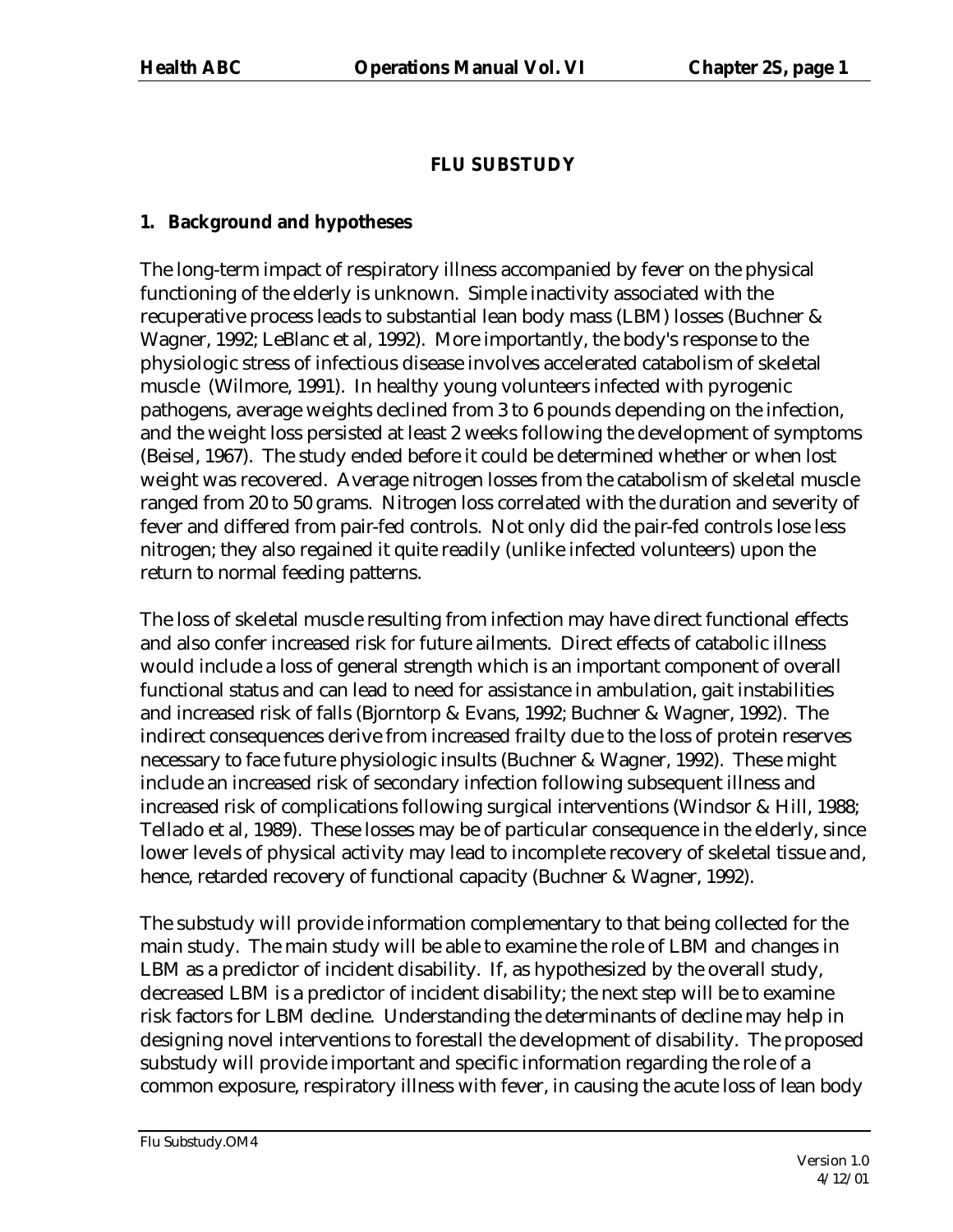mass through the catabolism of skeletal muscle during the symptomatic phase of the disease. Furthermore, it will provide specific information regarding when and whether LBM is regained following an acute illness episode and what the correlates of the recovery of LBM might be. Moreover, the functional impact of respiratory illness in the community dwelling elderly is poorly understood. However, it is known that acute respiratory illness with fever (ARIF) is common in elderly persons and often leads to extensive periods of inactivity. ARIF is also frequently associated with complications such as severe bronchitis, pneumonia, falls, and hospitalization. This substudy will provide novel information regarding respiratory illness and functional limitations in the elderly.

### **Hypotheses:**

Three hypotheses will be tested.

- 1. Participants experiencing an acute respiratory illness with fever (ARIF) will lose more lean body mass and grip strength and will have a greater decrease in walking speed, compared to participants not experiencing such an illness;
- 2. The severity of an ARIF, as defined by bed-days and symptom-days will predict the extent of change in the physiologic and functional variables assessed above;
- 3. In those experiencing an ARIF, recovery, as measured by increasing muscle strength, regain of LBM and increased walking speed will be related to the level of physical activity following the illness.

#### **2. Case ascertainment**

#### **2.1 Surveillance based on existing contacts**

Cases will be identified based on self-report of respiratory illness with fever on either the semi-annual call or the annual clinic visit interview. Those reporting that they had a cold or flu that kept them in bed for most of a day that was accompanied by a fever of at least 100° F would qualify for the substudy. The questions read:

*Since we last spoke to you about 6 months ago, have you had a cold or flu that was bad enough to keep you in bed for all or most of the day?*

*If "yes": Was your temperature taken? If "yes": Was your temperature 100° or higher?*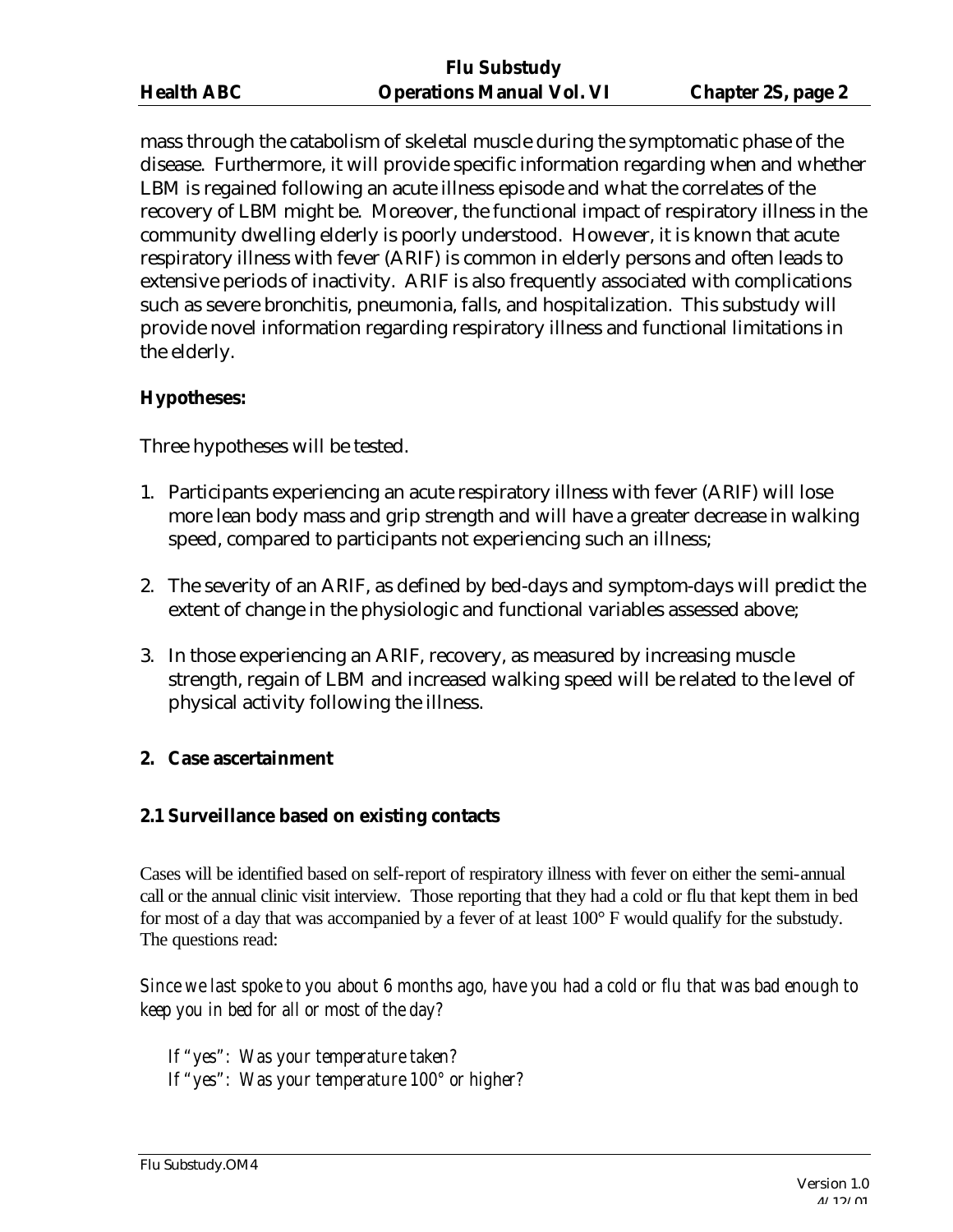Those answering "yes" will be asked additional questions to determine eligibility.

### **2.2 Additional information collected from qualifying cases**

### **2.21 Establishing eligibility**

Eligibility determination is based on a questionnaire (see attached). In order to be eligible for the study, participants must have had a respiratory illness with a measured fever of more than 100° F no more than 2 months and 3 weeks before the date of phone contact. The timing is important because the study will collect blood samples that will help identify the infecting illness. Blood samples taken too soon or too late after the infecting illness may be misleading in this regard. Also, the physical assessments for the study need to be obtained in an interval that is not so close to the illness so that the participant may not have recovered, but not so far from the illness that the recovery process is nearly completed.

The first two pages of the Flu Substudy Eligibility Assessment form guide the interviewer in determining whether or not the participant is eligible to be part of the flu substudy:

- The examiner will write in the illness cutoff date (transcribed from the Flu Substudy Illness Cutoff Date and Target Window Log (see Appendix 1) provided for each clinic) on the first page of the Flu Substudy Eligibility Assessment data collection form in order to ask Question #2 (page 1): "Did this illness start after [illness cut-off date]?" If it did occur after this date, the participant is not eligible to be part of the flu substudy.
- The participant will then be asked if their temperature was taken during this illness (Question #4, page 2). If their temperature was not taken, they are not eligible to be included in the flu substudy.
- The answer to Question #5 (page 2) regarding how high the participant's temperature was, will also determine whether or not the participant is eligible to be in the flu substudy. If the temperature is 100° F or lower, they are not eligible.

The participant may have had more than one febrile illness in this time period, but a minimum of one illness is required.

### **2.22 Severity of illness**

The second portion of the Flu Substudy Eligibility Assessment form includes questions about the illness experience, including how long it was until the participant felt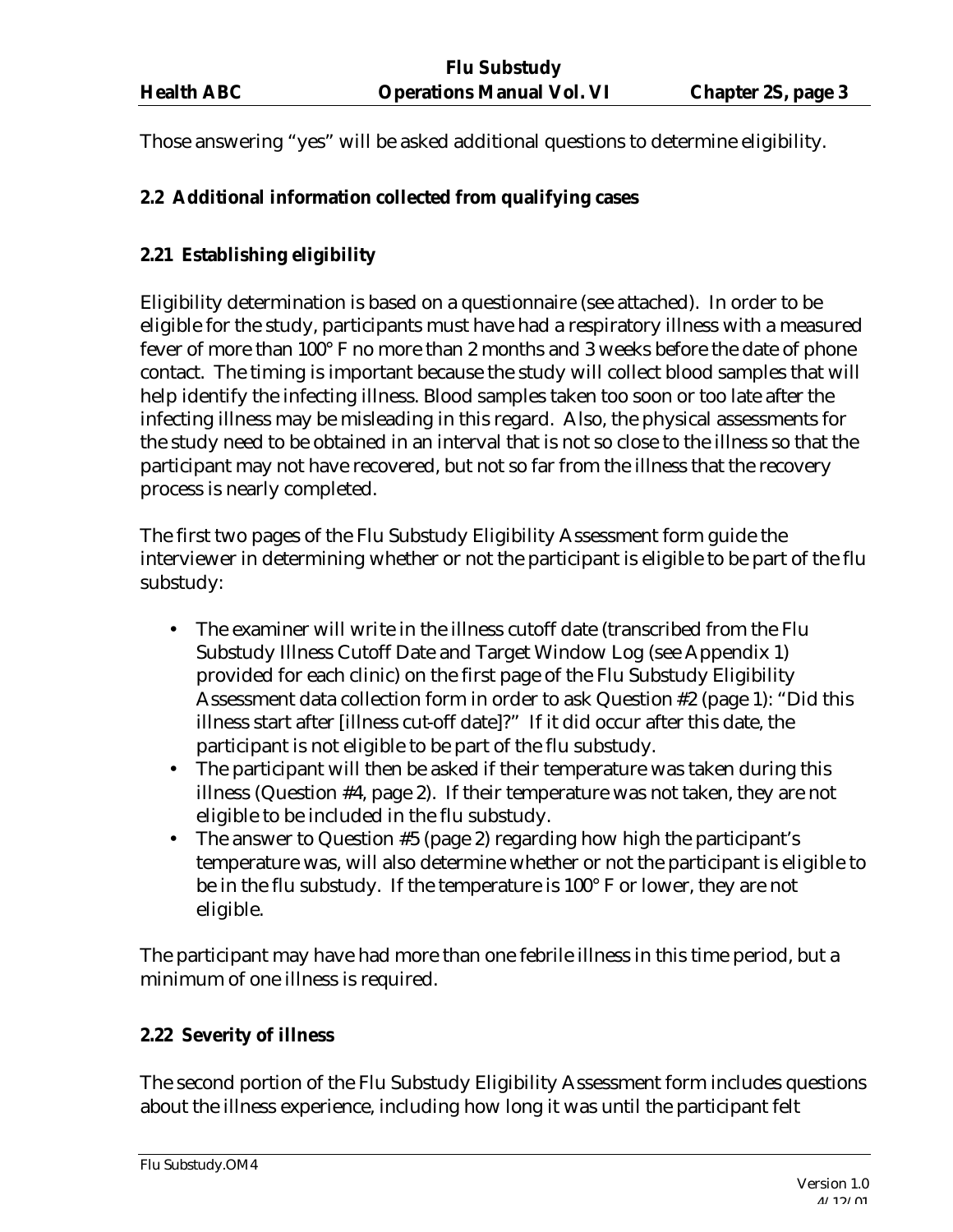| <b>Health ABC</b> |  |
|-------------------|--|
|                   |  |

completely recovered, specific symptoms, highest temperature, and number of days with fever, number of days in bed, number of days with restricted activity, number of days with no or limited appetite, consultation with a physician or other health professional and number of illness episodes. The second portion of the Flu Substudy Eligibility Assessment form also includes questions about the participant's other illnesses during the previous 6 months.

### **3. Scheduling flu substudy visit**

Two visits are required for the flu substudy; one visit taking place from 4 to 12 weeks after the illness episode, and one 6 to 9 months following the illness episode (i.e., 3 to 6 months after the first flu substudy contact). It is intended that at least one of these visits be the routinely scheduled annual clinic visit.

If a participant has had multiple ARIF's in the previous 12-week period, visits should be scheduled based on the occurrence of the most recent episode.

#### **3.1 Eligibility for additional assessments**

#### **3.1.1 First flu substudy contact**

The first flu substudy visit should take place between 4 and 12 weeks after the date of onset of the qualifying illness. If the illness is ascertained during the Semi-annual Telephone Contact, the examiner should determine whether an appointment could be scheduled in this interval. To determine the time parameters within which the participant should be seen, refer to the Flu Substudy Illness Cutoff Data and Target Window Log (Appendix 1) to find the target window for that participant. For example, if a participant's Semi-annual Telephone Contact is on 2/11//01, their Flu Substudy Eligibility Assessment form is completed on this call, and they are eligible to be part of the flu substudy, you would look at the column across from 2/11/01 entitled: "Target Window to schedule first flu substudy visit if eligibility assessment is done as part of the Semi-annual Telephone Contact" and see that this participant has to be seen between 2/11/01 and 2/25/01. If an appointment cannot be made within this window then no substudy visit should occur. The first flu substudy contact should be done at the clinic, if possible. Its components include:

CES-D Weight Grip Strength Chair Stands

Flu Substudy.OM4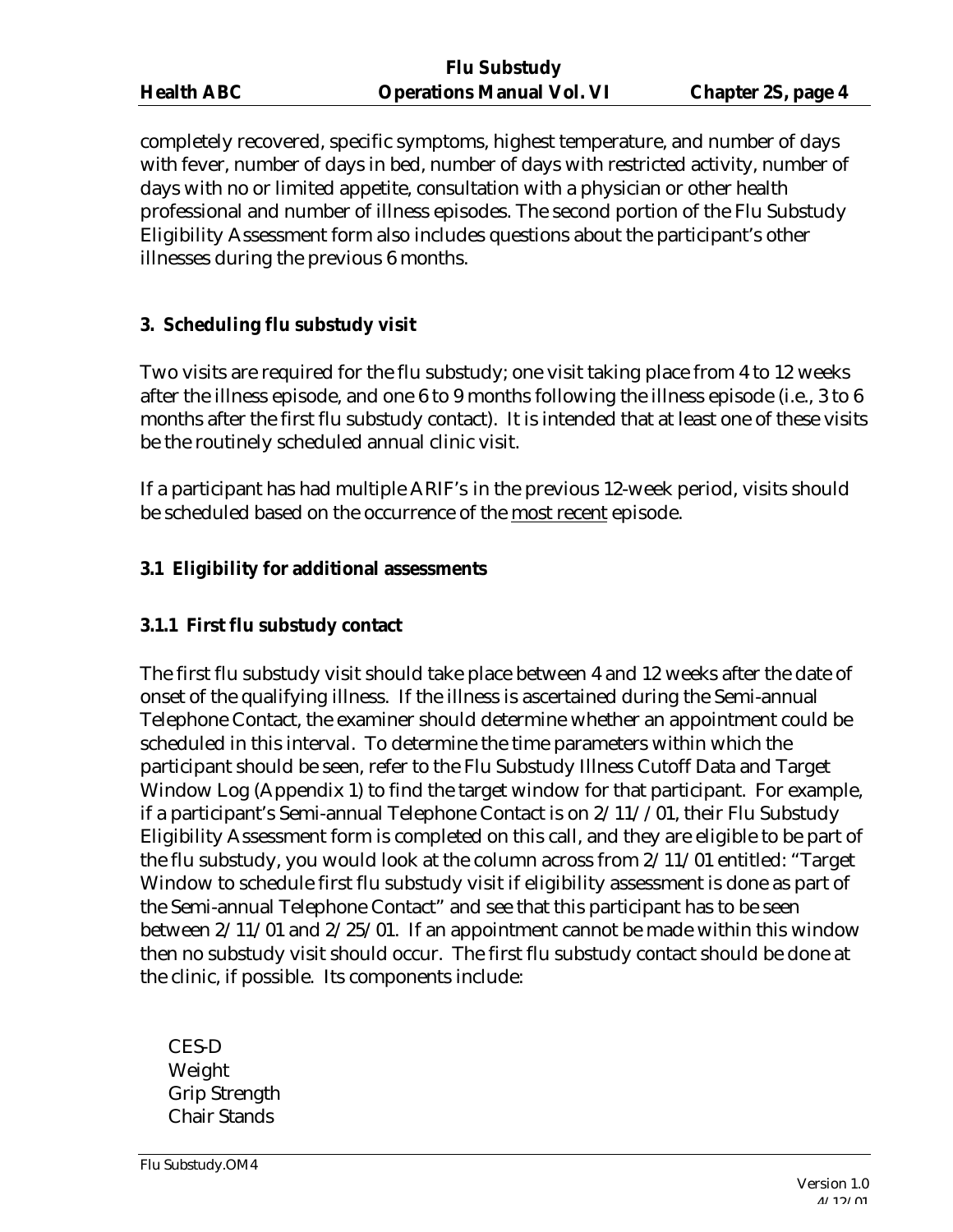Standing Balance 4-Meter Walk Isometric Strength (Chair) DXA Blood for one 5 ml red top tube (serum to be aliquoted and stored)

If the illness is ascertained at the annual clinic visit and the annual clinic visit is occurring between 4 and 12 weeks after the onset of the qualifying illness additional components may need to be added to the in-clinic exam. Specifically, these are home exam components that may not be in a given year's clinic visit (short walk, lower extremity performance tests, certain questionnaire items, grip strength and isometric chair, and serum collection). There are clear instructions in the Flu Substudy Workbook for the examiner regarding which components of the Flu Substudy exam to administer (see Section 5 below). If the visit is outside of this window, continue with the annual visit as specified in that year's protocol and do not administer the Flu Substudy Workbook at that time.

### **3.1.2 Second flu substudy contact**

The second flu substudy contact should occur 6 to 9 months after the end of the qualifying illness episode (i.e., 3 to 6 months after the first flu substudy contact). If the original post-illness assessment was done as a special visit following the Semi-annual Telephone Contact, the recovery assessment (second flu substudy contact) should be the next annual clinic visit with the additional components if not already included in the annual exam.

The components of the second flu substudy contact are the same as the first flu substudy components except physical activity questions are added and no blood for serum is collected. Its components are:

CES-D Physical Activity questions Weight Grip Strength Chair Stands Standing Balance 4-Meter Walk Isometric Chair DXA

If the original assessment was done as a part of an annual clinic visit, a special visit should be scheduled 3 to 6 months after the annual exam. The same Flu Substudy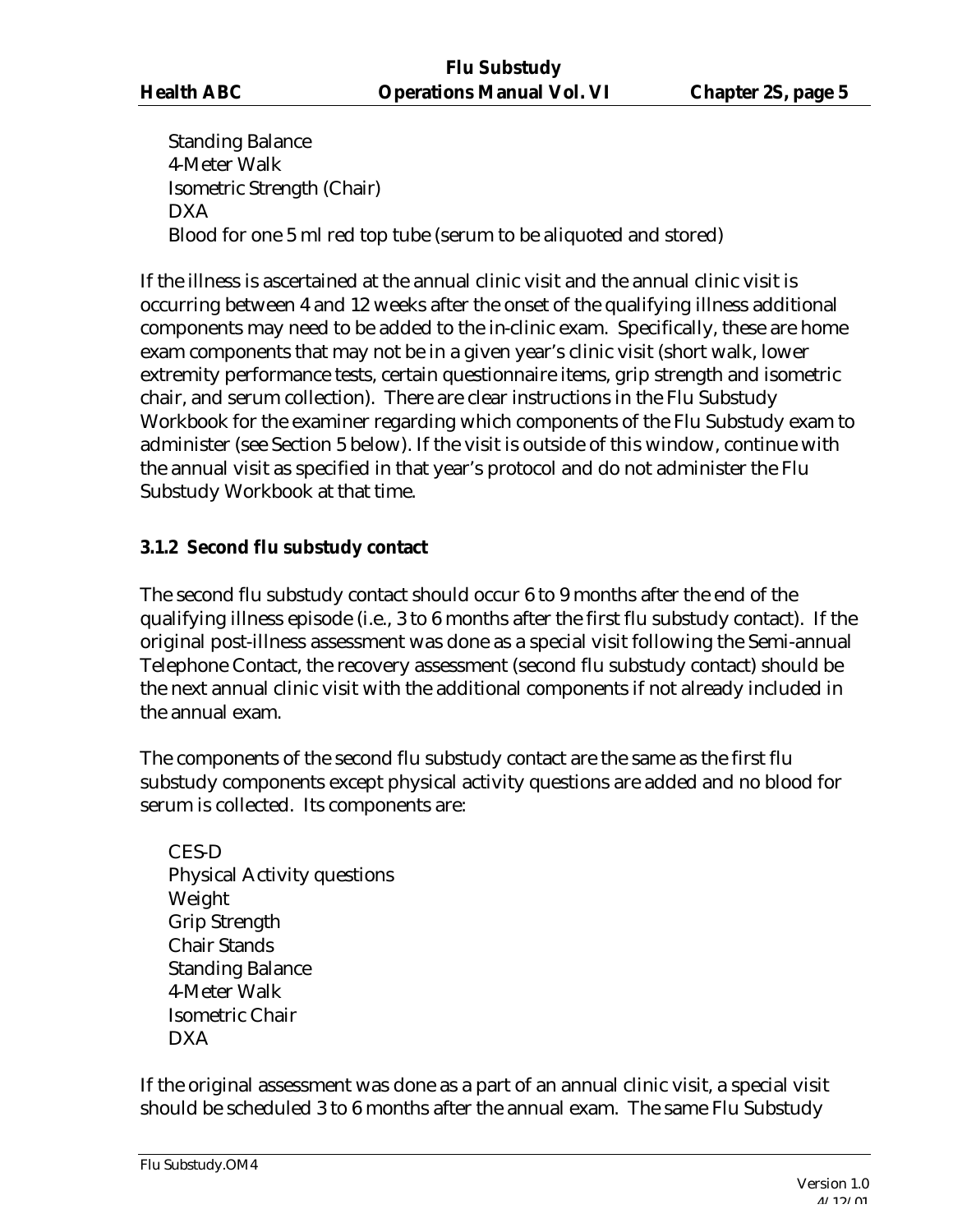Workbook is used for both the first flu substudy contact and the second flu substudy contact. The instructions on the Flu Substudy Workbook are clear about which components to administer at each contact.

#### **3.2 Expected number of extra visits**

Based on data from 763 18-month phone visits, 26 participants reported having had an illness accompanied by fever in the past 3 months. Assuming this sample is representative, one may project that the proposed surveillance will identify up to 208 eligible cases per year. Sample size estimates (see below) indicate that the sub-study will require approximately 200 ARIF participants. Spreading this number out over the remaining years of the study and leaving a cushion for ineligible cases, refusers and attrition, the substudy will require an extra 66 additional clinic visits per year studywide.

### **4. Sample size requirements**

The first study hypothesis will compare the mean lean body mass (LBM) change in ARIF to non-ARIF participants. The expected change in non-ARIF sufferers will be derived from data from the parent cohort. Based on data from Year 1 and Year 2 in a subset of Health ABC participants, the standard deviation of the change is expected to be 1.7 kg. The number of ARIF participants needed to detect a 0.5 kg difference in the change in LBM between ARIF participants and non-ARIF participants with 80% power is 122, assuming a Type I error rate of 5% and the use of two-tailed significance test. The other measures specified in the first hypothesis are not as central, so no sample size calculations are provided.

The second two hypotheses will correlate amounts of body composition and functional change with either illness severity or physical activity among those suffering an ARIF. The sample size therefore is driven by the proportion of variation in change that can be accounted for by the independent variables. A sample size of 200 will permit the detection of a univariate R-square of .04 with 80% power. Thus, with 200 qualifying cases even relatively modest associations will be able to be detected.

### **5. Administration of Flu Substudy Workbook**

### **5.1 First flu substudy contact at annual contact**

1. Mark "First flu substudy contact" and "at annual contact" on page #1 of the Flu Substudy Workbook. Record whether this is a home visit or a clinic visit. Record the month or year of contact.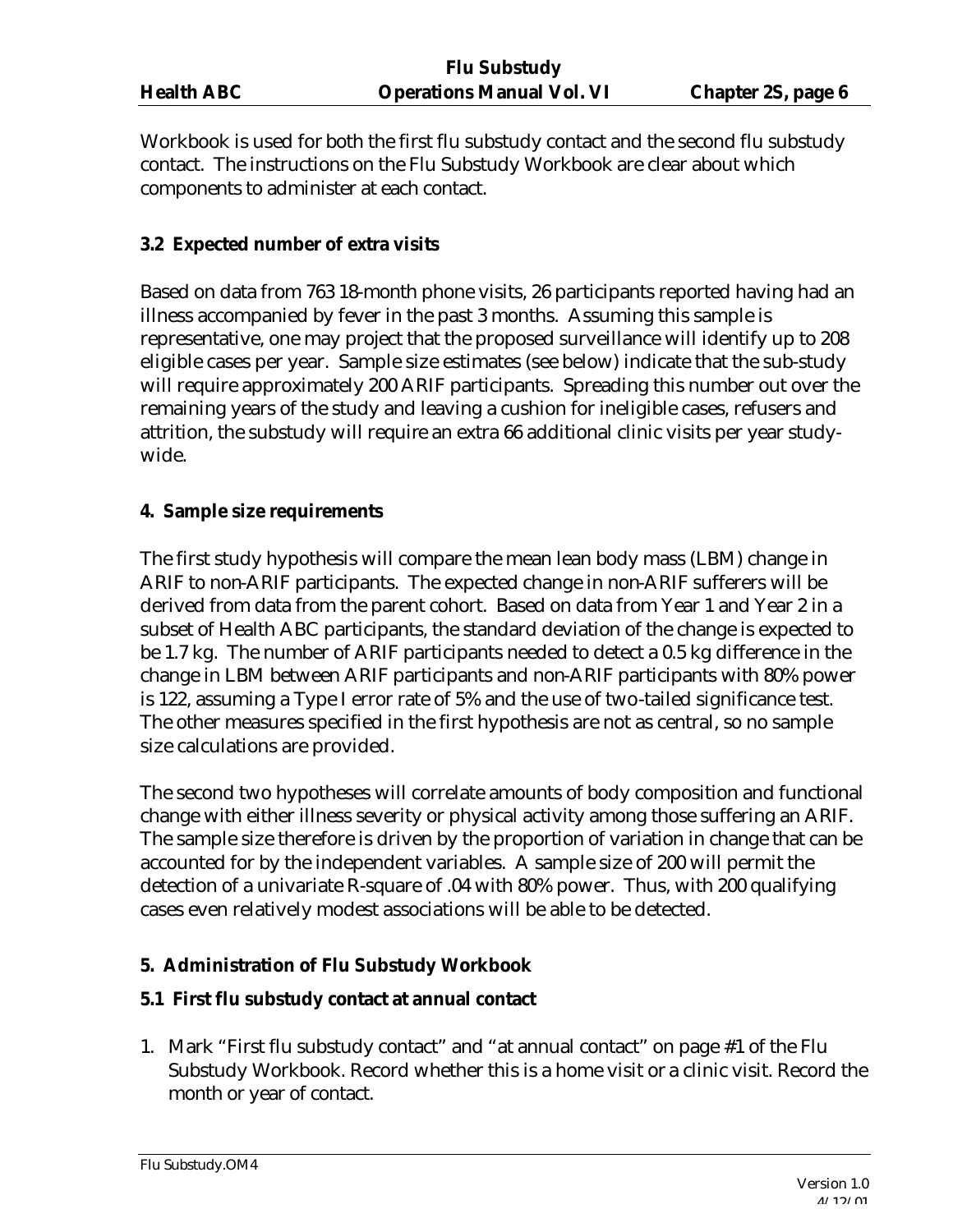- 2. Follow the directions on the Flu Substudy Workbook. For example, on Question #1, you will be asked if this visit is in conjunction with an Annual Clinic Visit. Mark "Yes" and determine whether or not the physical activity questions are being asked during this year's annual clinic visit. If "Yes" you will be directed to go to question #6; if "No" you will ask the physical activity questions. When you get to the testing portion of the workbook (starting with Weight), you will be directed to go to Grip Strength since weight is always taken at each clinic visit. You will then be asked whether or not Grip Strength is part of this year's clinic visit and if it is you will not have to administer the grip strength test. You would go to the next test in the workbook and repeat the same procedure for each test – i.e., determine whether or not that test was being done at this year's clinic visit and skip the test if it is already part of the clinic visit workbook for that year.
- 3. When you get to page 17 (Phlebotomy), you will be asked whether this visit is in conjunction with a Year 4 or Year 6 annual clinic visit, and if it is, you will skip the phlebotomy and go to page 20 (DXA), mark that this visit is in conjunction with an annual clinic visit, and complete the Flu Substudy Procedure Checklist on page 1 of the Flu Substudy Workbook.

### **5.2 First flu substudy contact at semi-annual contact**

- 1. Mark "First flu substudy contact" and "at semi-annual contact" on page #1 of the Flu Substudy Workbook. Record whether this is a home visit or a clinic visit. Record the month or year of contact.
- 2. You will start on Question #1 on page 2; i.e., the entire questionnaire component of the Flu Substudy Workbook will be administered.
- 3. Administer all of the tests in the Flu Substudy Workbook, including the blood draw. One 5 mL serum tube should be drawn. This serum sample should be allowed to clot, should be centrifuged, and aliquoted into a single 1 mL aliquot that will be frozen and sent to McKesson. Special barcode labels with a distinct series of barcode numbers (1000-xx and up for Memphis and 2000-xx and up for Pittsburgh) have been sent to each field center. Make absolutely sure that the Phlebotomy and Laboratory Processing Forms in the Flu Substudy Workbook (pages 17-19) accompany the cryovials to McKesson. Please put the flu substudy samples in the same freezer boxes as the regular annual clinic visit samples. Do not make blind duplicate aliquots with these samples.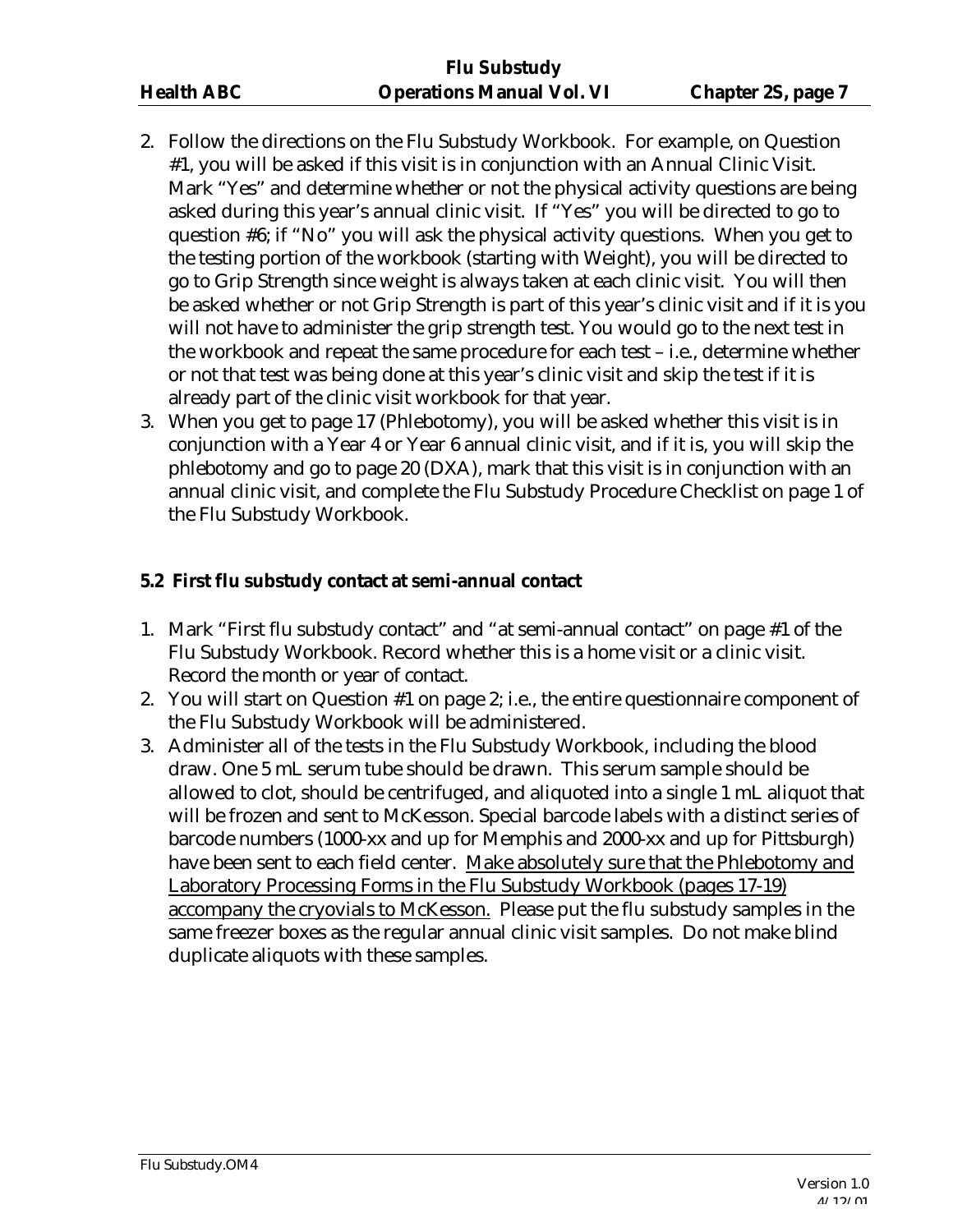#### **5.3 Second flu substudy contact at annual contact**

- 1. Mark "Second flu substudy contact" and "at annual contact" on page #1 of the Flu Substudy Workbook that. Record whether this is a home visit or a clinic visit. Record the month or year of contact.
- 2. Follow the directions on the Flu Substudy Workbook. For example, on Question #1, you will be asked if this visit is in conjunction with an Annual Clinic Visit. Mark "Yes" and determine whether or not the physical activity questions are being asked during this year's annual clinic visit. If "Yes" you will be directed to go to question #6, if "No" you will ask the physical activity questions. When you get to the testing portion of the workbook (starting with Weight), you will be directed to go to Grip Strength since weight is always taken at each clinic visit. You will then be asked whether or not Grip Strength is part of this year's clinic visit and if it is you will not have to administer the grip strength test. You would go to the next test in the workbook and repeat the same procedure for each test – i.e., determine whether or not that test was being done at this year's clinic visit and skip the test if it is already part of the clinic visit workbook for that year.
- 3. When you get to page 17 (Phlebotomy), you will be asked whether this visit is a first visit, and since it is not, you will mark "No" and go to DXA.
- 4. Since this is an annual visit, you will mark "yes" on question #1 on page 20 (DXA), and complete the Flu Substudy Workbook Procedure Checklist on page 1 of the Flu Substudy Workbook.

### **5.4 Second flu substudy contact at semi-annual contact**

- 1. Mark "Second flu substudy contact" and "at semi-annual contact" on page #1 of the Flu Substudy Workbook. Record whether this is a home visit or a clinic visit. Record the month or year of contact.
- 2. You will start at Question #1 on page 2; i.e., the entire questionnaire component of the Flu Substudy Workbook will be administered.
- 3. Administer all of the tests in the Flu Substudy Workbook, with the exception of the blood draw, and complete the Flu Substudy Workbook Procedure Checklist on page 1 of the Flu Substudy Workbook.

#### **6. Quality assurance**

#### **6.1 Training requirements**

The examiner requires no special qualifications or prior experience to perform this assessment. Training should include.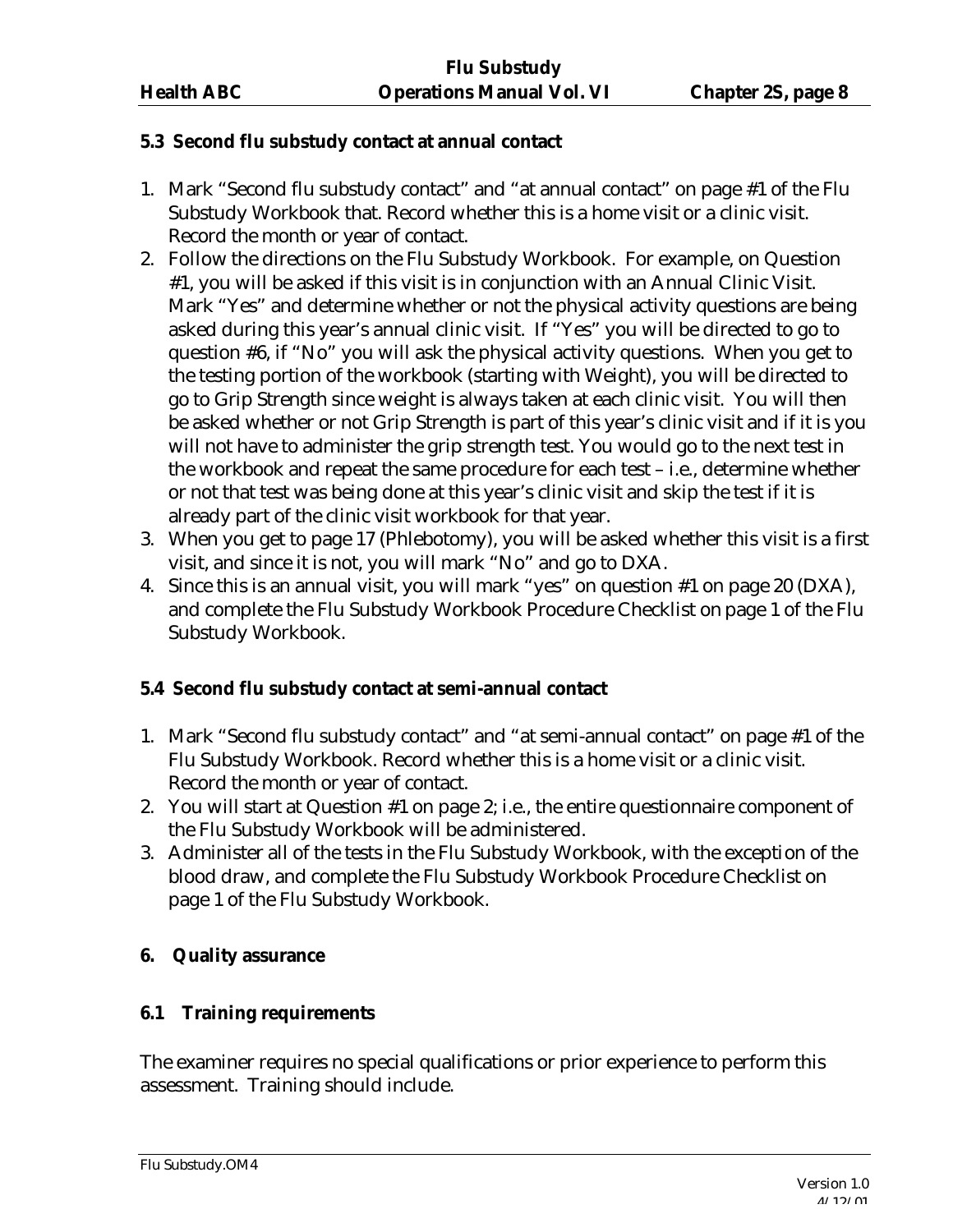- Read and study operations manual chapter on the Flu Substudy
- Read and study operations manual chapters on each individual component of the Flu Substudy Workbook
- Discuss protocol and data collection forms with local expert or QC Coordinator

#### **6.2 Certification requirements**

- Complete training requirements
- Recite eligibility criteria for cases
- Observation and evaluation of two to three *mock* Flu Substudy eligibility assessments by the QC Coordinator or their designate.
- Observation and evaluation of one *actual* Flu Substudy eligibility assessment by the QC Coordinator or their designate.
- Complete recent (within the year) certification is required for any examiner administering any particular component of the flu substudy: i.e., Interview, Weight, Grip strength, Performance Measures, Isometric strength; Phlebotomy; Laboratory processing; DXA
- Complete two Flu Substudy Eligibility Assessment forms and two Flu Substudy Workbooks and have reviewed by QC Coordinator:

#### **6.3 Quality assurance checklist**

#### **Eligibility**

- $\Box$  Records correct month or year of contact on Flu Substudy Eligibility Assessment form
- $\Box$  Records correct type of contact on Flu Substudy Eligibility Assessment form
- $\Box$  Correctly determines whether the participant should or should not be included in the Flu Substudy, i.e., administered the Flu Substudy Workbook
- $\Box$  Correctly completes Question #15 on the Flu Substudy Eligibility Assessment form regarding how many colds or bouts of flu the participant reported having.

#### **Flu Substudy Workbook**

- $\Box$  Correctly records Type of Substudy Contact.
- $\Box$  Correctly follows skip pattern to determine which tests to administer
- $\Box$  Reads questions exactly as written on the Flu Substudy Workbook (same order, same wording).
- $\Box$  <br> Response options read/not read when appropriate
- $\square$  Follows skip pattern in Flu Substudy Workbook.
- $\Box$  Accurately records participant's responses on Flu Substudy Workbook.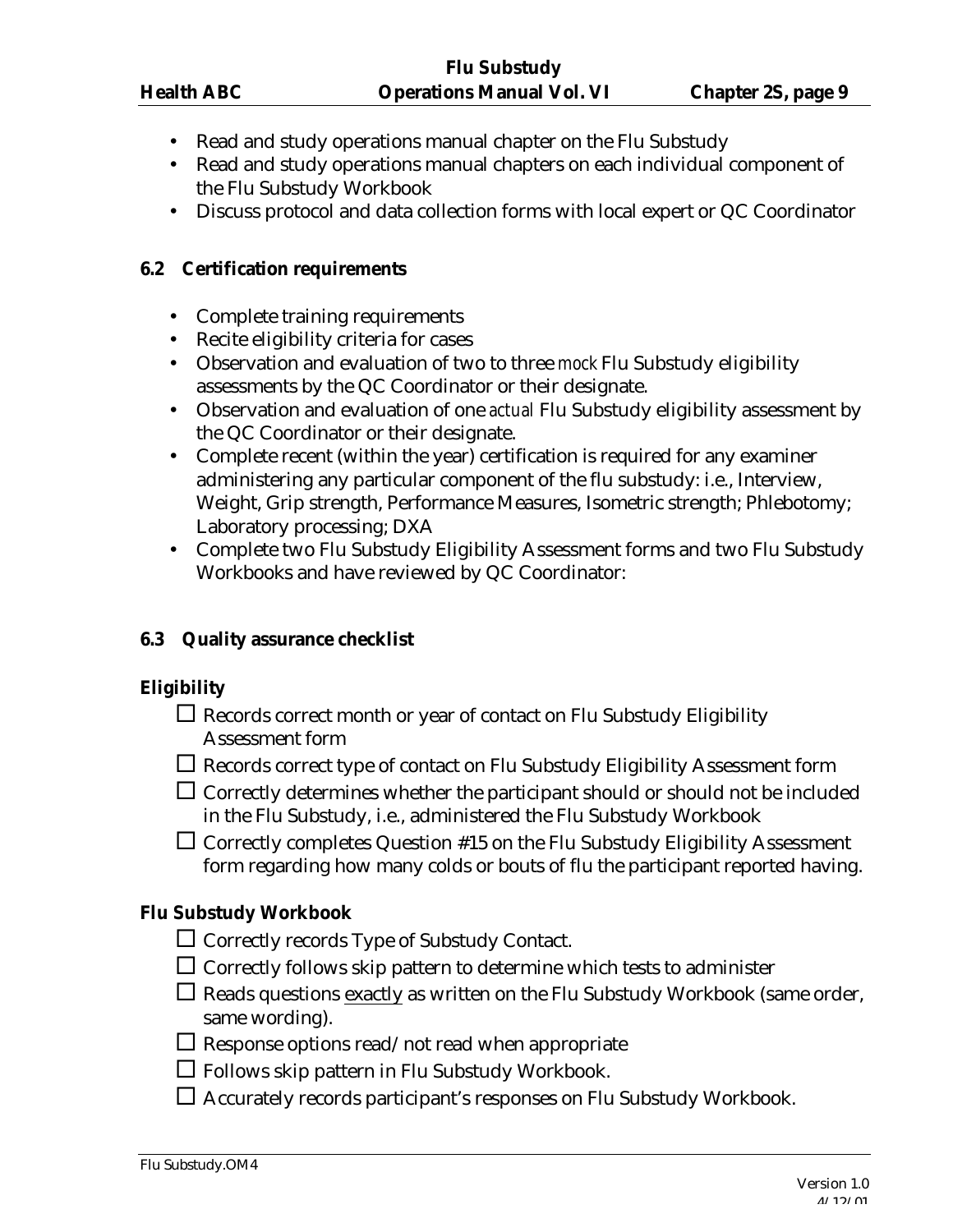- $\Box$  Follows the guidelines for recording data on scannable forms.
- $\Box$  At the end of interview, reviews Flu Substudy Workbook for completeness.

 $\square$  Correctly completes form

#### **Interviewing techniques**

- $\Box$  Reads slowly, speaks clearly and uses appropriate inflection when speaking
- $\Box$  Reduces the chance of bias by maintaining a neutral attitude towards the participant
- $\Box$  Able to elicit accurate and complete information using non-directive probes
- $\Box$  Keeps interview on track by presenting questions at a regular pace.
- $\Box$  Focus participant's attention on questions while always being polite.
- $\Box$  Treats participant with respect
- $\square$  Maintains a professional and friendly manner